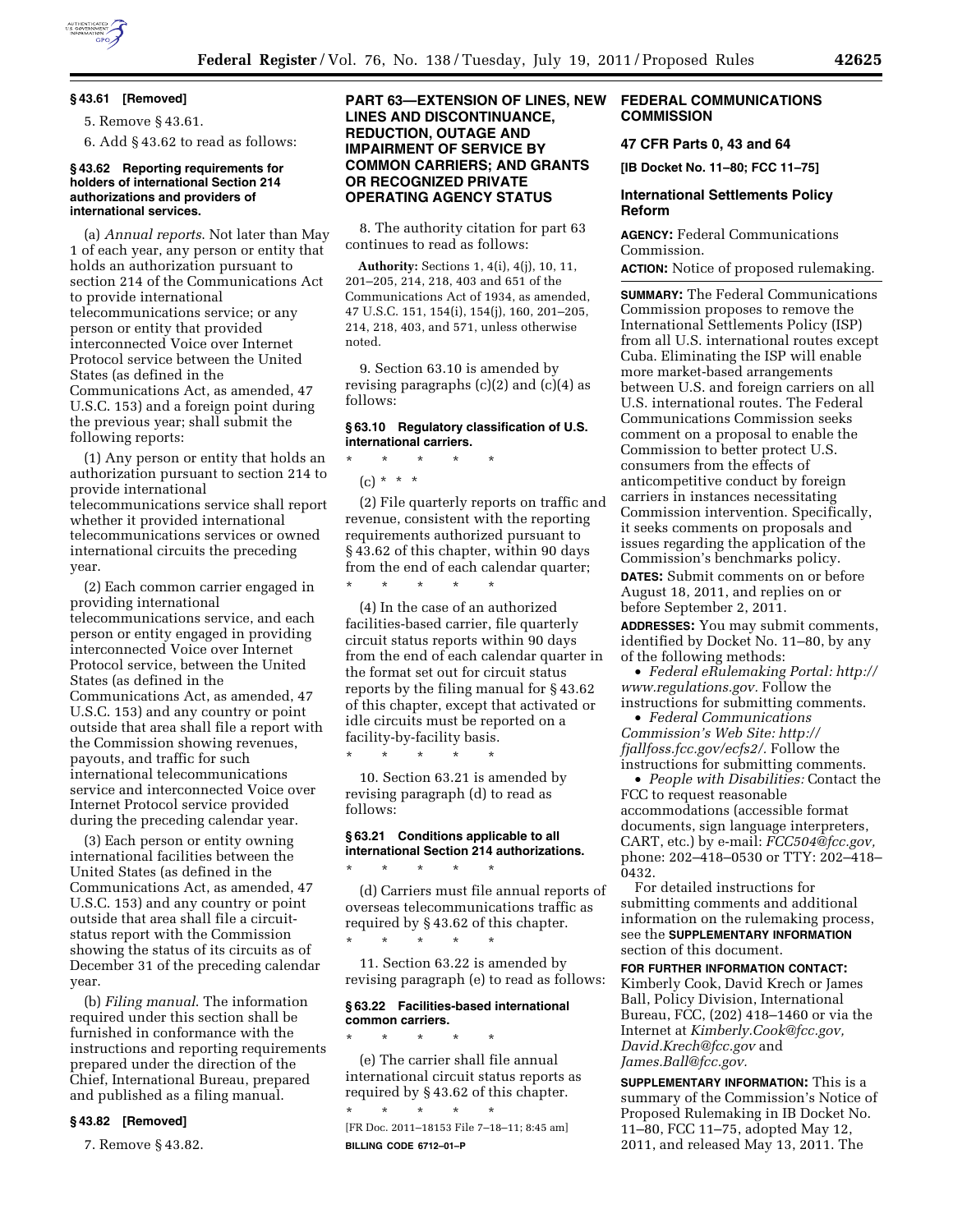full text of this document is available for inspection and copying during normal business hours in the FCC Reference Center, Room CY–A257, 445 12th Street, SW., Washington, DC 20554. The document also is available for download over the Internet at *http://hraunfoss.fcc. gov/edocs*\_*public/attachmatch/FCC-11- 75A1.pdf*. The complete text also may be purchased from the Commission's copy contractor, Best Copy and Printing, Inc. (BCPI), located in Room CY–B402, 445 12th Street, SW., Washington, DC 20554. Customers may contact BCPI at its web site: *http://www.bcpiweb.com* or call

## 1–800–378–3160.

## **Comment Filing Procedures**

Pursuant to sections 1.415 and 1.419 of the Commission's rules, 47 CFR 1.415, 1.419, interested parties may file comments and reply comments on or before the dates indicated above. Comments may be filed using the Commission's Electronic Comment Filing System (ECFS) or by hand delivery. *See Electronic Filing of Documents in Rulemaking Proceedings,*  63 FR 24121 (1998).

• *Electronic Filers:* Comments may be filed using the Commission's Electronic Comment Filing System (ECFS) at *http://fjallfoss.fcc.gov/ecfs2/.* See Electronic Filing of Documents in Rulemaking Proceedings, 63 FR 24121 (1998).

• *Paper Filers:* Parties who choose to file by paper must file an original and one copy of each filing. If more than one docket or rulemaking number appears in the caption of this proceeding, filers must submit two additional copies for each additional docket or rulemaking number.

Filings can be sent by hand or messenger delivery, by commercial overnight courier, or by first-class or overnight U.S. Postal Service mail. All filings must be addressed to the Commission's Secretary, Office of the Secretary, Federal Communications Commission.

 $\circ$  All hand-delivered or messengerdelivered paper filings for the Commission's Secretary must be delivered to FCC Headquarters at 445 12th St., SW., Room TW–A325, Washington, DC 20554. The filing hours are 8 a.m. to 7 p.m. All hand deliveries must be held together with rubber bands or fasteners. Any envelopes and boxes must be disposed of before entering the building.

 $\circ$  Commercial overnight mail (other than U.S. Postal Service Express Mail and Priority Mail) must be sent to 9300 East Hampton Drive, Capitol Heights, MD 20743.

O U.S. Postal Service first-class, Express, and Priority mail must be addressed to 445 12th Street, SW., Washington DC 20554.

# **Summary of Notice of Proposed Rulemaking**

## *1. Introduction*

In the Notice of Proposed Rulemaking (NPRM), the Federal Communications Commission proposes to remove the International Settlements Policy (ISP) from all U.S. international routes except Cuba. Further, the Commission seeks comment on ways to improve its rules and procedures to enhance its ability to prevent and respond to anticompetitive behavior by foreign carriers in a timely and effective manner. Specifically, the Commission seeks comment on issues and proposals related to the Commission's benchmarks policy and competitive safeguards against anticompetitive behavior. The Commission believes removing the ISP from the remaining international routes will provide U.S. carriers greater flexibility to negotiate lower settlement rates on those routes. The Notice of Proposed Rulemaking seeks comment on whether removal of the ISP from virtually all of the remaining ISP routes will, on balance, result in lower rates and otherwise benefit U.S. consumers. The Notice of Proposed Rulemaking requests comment on whether there are any competitive concerns on a particular U.S. international route that we should consider prior to removing the ISP from that route.

# *2. ISP*

Removing the ISP from the U.S. international routes except Cuba would require amendments to certain Commission rules, and the Notice of Proposed Rulemaking seeks comment on alternatives for amending the Commission's rules, including sections 64.1001, 64.1002 and 43.51. Sections 64.1001 and 64.1002 specify the requirements and procedures that implement the ISP. Section 43.51 specifies the contract filing requirements that apply to U.S. carriers. The Commission proposes to amend section 64.1001 and portions of section 64.1002 which currently codify the ISP and related procedures in the Commission's rules. The Commission also proposes to modify section 43.51 of our rules to reflect the removal of the ISP on all routes except Cuba.

# *3. Contract Filing*

The Commission proposes to require that U.S. carriers file agreements, amendments to agreements (whether

written or oral), and rates for the provision of services (hereinafter referred to collectively as ''agreements'') when the agreed-upon rates are above benchmark. The requirement would apply to all U.S. international routes involving any foreign correspondent, dominant or non-dominant, for which U.S. outbound rates are above benchmark regardless of whether the ISP previously had been removed from that route or benchmarks had been temporarily achieved at some point in the past. The Commission proposes that the filing requirement also apply when any provision in the contract has the effect of bringing the settlement rate above benchmark even though the stated contract rate is at or below benchmark.

The Commission would consider actions in response to above-benchmark situations on an *ad hoc* basis. Furthermore, upon the filing of an agreement implementing an abovebenchmark rate, the International Bureau would issue a public notice of the filing. Alternatively, rather than requiring the filing of an agreement, the Notice of Proposed Rulemaking requests comment on requiring U.S. carriers to file a notice of any agreement (whether written or oral) that includes rates that are above benchmark. This approach would give the Commission the authority to require a U.S. carrier to file the agreement in particular circumstances, but would not require U.S. carriers to file all agreements with the Commission. The Commission might exercise that authority where there is a competitive concern on a particular route or where the Commission receives a complaint from a carrier or from a consumer with respect to that route. The Notice of Proposed Rulemaking proposes retaining the Commission's authority to require U.S. carriers to file agreements and rates for the provision of services on international routes involving any foreign correspondent at any time and upon reasonable request. It proposes to retain the current practice of considering any such agreement filed pursuant to the ISP available for public inspection, and considering all other such agreements not routinely available for public inspection.

## *4. Enhanced Competitive Safeguards*

The Notice of Proposed Rulemaking seeks comment on various competitive safeguards, including the presumption of anticompetitive behavior, possible procedures to expedite Commission action, and remedies for findings of anticompetitive behavior.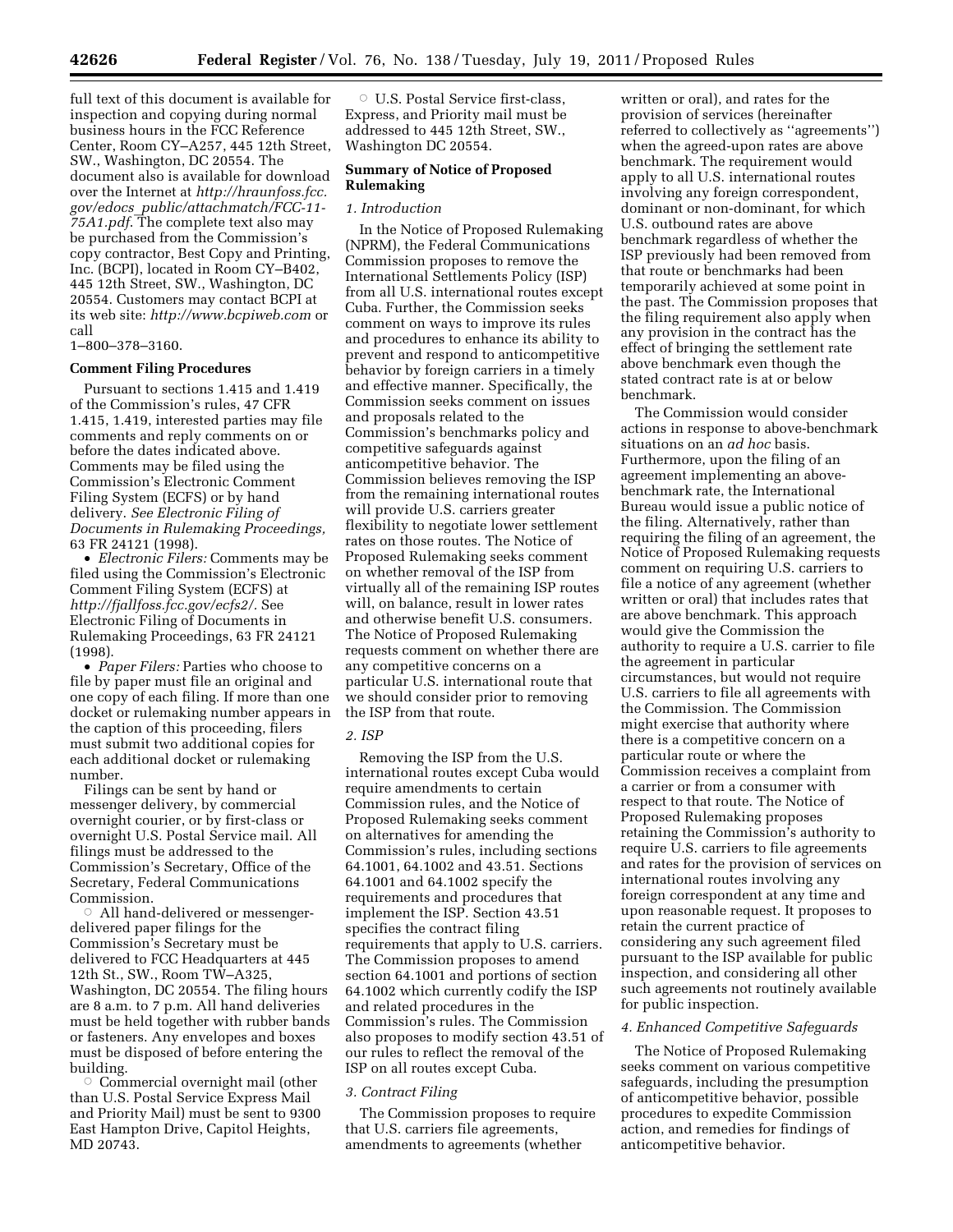# *5. Benchmark Issues*

In specific, limited circumstances, the Commission proposes to apply benchmark rates to indirect routing arrangements that U.S. carriers have with third-party carriers in other countries to provide services on U.S. international routes. The Notice of Proposed Rulemaking proposes to apply the Commission's benchmark policy on a case-by-case basis to indirect routing on international routes that are found to be subject to anticompetitive conduct by foreign carriers where additional remedies are required. In applying benchmark rates to reorigination of traffic under the limited circumstances specified above, the Commission would not permit any U.S. carrier serving the international route indirectly to pay a fee to a third-party carrier in an intermediate country for reorigination of traffic greater than the established benchmark rate for termination of traffic to the destination country. The Commission would not impose the restriction except after prior notice and opportunity for comment. The Commission would provide notice and opportunity for comment as part of the order suspending U.S. carrier payments for termination services with carriers in the destination country. The Commission believes that existing benchmark rates would be a sufficient cap on fees paid by U.S. carriers for reorigination of traffic to a destination country on an international route where there is continuing anticompetitive conduct. The notice and comment process described above would give affected carriers an opportunity to contest the reasonableness of applying the benchmark rate for charges above the benchmark rate applicable to the particular destination route subject to the notice. If adopted, the restriction would be imposed by order and removed upon a finding that the anticompetitive conduct on the international route had ceased or under other circumstances that the Commission determined appropriate based upon the record in a particular case. The Notice of Proposed Rulemaking also requests comment on whether there may be other circumstances under which the Commission should apply benchmark rates to alternative or indirect routing arrangements. In particular, it requests comment on a broader approach than that described above if such an approach would allow the Commission to more effectively respond to anticompetitive behavior under certain circumstances.

## *6. Other Issues*

Finally, the Notice of Proposed Rulemaking notes that some commenters to the *2005 Notice of Inquiry* and commenters in the proceeding regarding the U.S.-Tonga route argued that U.S. carriers have failed to decrease retail calling rates in proportion to the decrease in settlement rate reductions. Commenters argued that this alleged failure to decrease retail calling rates in proportion to any settlement rate reduction harms U.S. consumers and carriers in foreign countries because U.S. consumers pay higher rates than necessary, which results in lower traffic volumes and reduced terminating revenues received by foreign carriers on the international route. U.S. carriers disputed this argument. The Notice of Proposed Rulemaking noted that section 43.61 traffic and revenue data filed by U.S. carriers show that, on average, U.S. carriers appear to have been flowing through settlement rate reductions in U.S. international calling rates. From 1996 to 2009 (comparing the year before the FCC adopted benchmarks to the most recent year for which data are available), the average IMTS settlement rate paid by U.S. carriers decreased by \$0.37 per minute, while the average IMTS revenue per minute (an estimate of the average U.S. international calling rate) decreased by \$0.66 per minute, more than flowing through settlement rate reductions. The Commission recognizes that this data has certain limitations and may underestimate the level of U.S. international calling rates to some degree. For instance, the IMTS revenue per minute figure is based on revenue reported by facilities-based carriers and, therefore, reflects a mix of wholesale and retail rates. Also, some carriers may not have included nonroute-specific calling plan revenue in their revenue figures. We also note that the figures cited above are average numbers and that settlement rates reductions may not have been flowed through uniformly to all segments of the retail market. There is evidence that some U.S. carriers, between 1985 and 2000, increased the retail ''basic rates'' they charged consumers. Nevertheless, the section 43.61 data covers the entire U.S. facilities-based IMTS industry and all international routes, and shows average IMTS revenue per minute falling much more than the average settlement rate payout. The Commission seeks comment on this issue. In addition to the decrease in the average IMTS settlement rate paid by U.S. carriers as well as a decrease in the average IMTS revenue per minute

received by U.S. carriers, the Commission seeks comment on what other data or factors it should consider in evaluating whether U.S. carriers are passing on reductions in settlement rates to the retail rates they charge consumers. The Commission seeks comment on what action, if any, the Commission should consider taking with respect to these issues.

# *7. Paperwork Reduction Act of 1995 Analysis*

The Notice of Proposed Rulemaking proposes new and modified information collection requirements. The Commission, as a part of its continuing effort to reduce paperwork burdens, invites the general public and the Office of Management and Budget (OMB) to comment on the information collection requirements contained in this document, as required by the Paperwork Reduction Act of 1995 (PRA), Public Law 104–13. In addition, pursuant to the Small Business Paperwork Relief Act of 2002, Public Law 107–198, see 44 U.S.C.  $3506(c)(4)$ , we seek specific comment on how we might ''further reduce the information collection burden for small business concerns with fewer than 25 employees.''

## *8. Initial Regulatory Flexibility Analysis*

As required by the Regulatory Flexibility Act  $(RFA)$ ,<sup>1</sup> the Commission has prepared this present Initial Regulatory Flexibility Analysis (IRFA) of the possible significant economic impact on small entities by the policies and rules proposed in this Notice of Proposed Rulemaking (NPRM). Written public comments are requested on this IRFA. Comments must be identified as responses to the IRFA and must be filed by the deadlines for comments provided on the first page of this NPRM. The Commission will send a copy of this NPRM, including the IRFA, to the Chief Counsel for Advocacy of the Small Business Administration (SBA).2 In addition, the NPRM and IRFA (or summaries thereof) will be published in the **Federal Register**.3

A. Need for, and Objectives of, the Proposed Rules

In recent years there has been increased participation and competition in the U.S. international marketplace, decreased settlement and end-user rates, and growing liberalization and

<sup>1</sup> *See* 5 U.S.C. 603. The FRA, *see* 5 U.S.C. 601– 612 has been amended by the Small Business Regulatory Enforcement Fairness Act of 1996 (SBREFA), Public Law 104–121, Title II, 110 Stat. 857 (1996).

<sup>2</sup> *See* 5 U.S.C. 603(a).

<sup>3</sup> *See id*.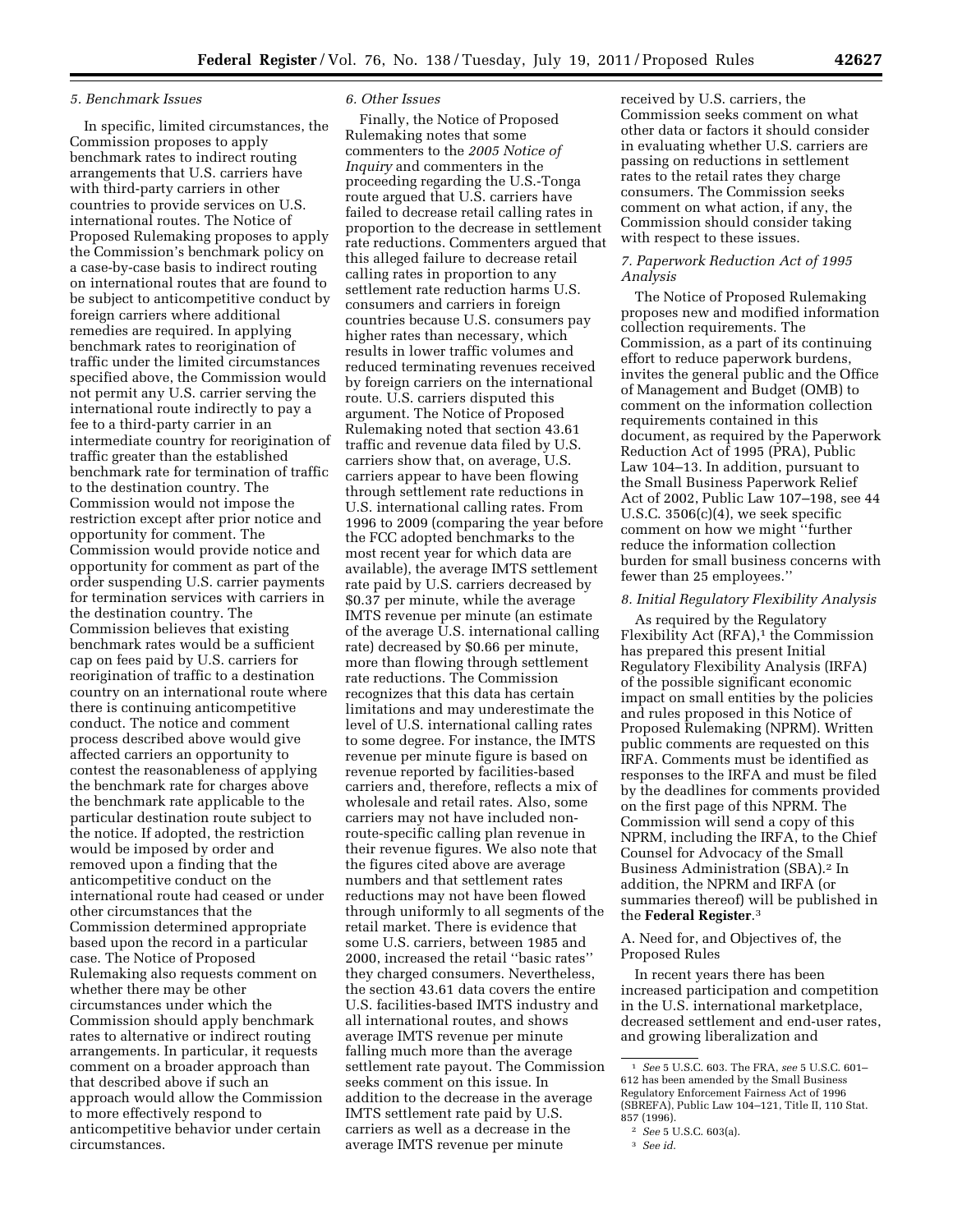privatization in foreign markets. Because of this increase, the Commission believes that it is an appropriate time to re-examine its International Settlements Policy (ISP) and accounting rate policies. In this proceeding, the Commission expects to obtain further information about the competitive status of the U.S. international marketplace. In addition, the Commission solicits comment on a wide variety of proposals to reform its current application of the ISP, benchmark and settlement rate policies.

### B. Legal Basis

The Notice of Proposed Rulemaking is authorized under 47 U.S.C. 151, 152, 154(i), 154(j), 201–205, 208, 211, 214, 303(r), 309, and 403.

C. Description and Estimate of the Number of Small Entities to Which the Proposed Rules Will Apply

The RFA directs agencies to provide a description of and, where feasible, an estimate of the number of small entities that may be affected by the proposed rules, if adopted.4 The RFA generally defines the term ''small entity'' as having the same meaning as the terms ''small business,'' ''small organization,'' and ''small governmental jurisdiction.'' 5 A small business concern is one which: (1) Is independently owned and operated, (2) is not dominant in its field of operation, and (3) satisfies any additional criteria established by the SBA.6

The proposals contained in the Notice of Proposed Rulemaking may directly affect up to approximately 38 facilitiesbased U.S. international carriers providing IMTS traffic. In the 2009 annual traffic and revenue report 38 facilities-based and facilities-resale carriers reported approximately \$5.8 billion in revenues from international message telephone service (IMTS). Of these, three reported IMTS revenues of more than \$1 billion, eight reported IMTS revenues of more than \$100 million, 10 reported IMTS revenues of more than \$50 million, 20 reported IMTS revenues of more than \$10 million, 25 reported IMTS revenues of more than \$5 million, and 30 reported

IMTS revenues of more than \$1 million. Based solely on their IMTS revenues the majority of these carriers would be considered non-small entities under the SBA definition.7 Neither the Commission nor the SBA has developed a definition of ''small entity'' specifically applicable to these international carriers. The closest applicable definition provides that a small entity is one with 1,500 or fewer employees.8 We do not have data specifying the number of these carriers that are not independently owned and operated and have fewer than 1,500 employees. Furthermore, because not all agreements between the U.S. and foreign carriers are required to be filed at the Commission, it is difficult to determine how many of these 38 carriers might have agreements with foreign carriers. The Notice of Proposed Rulemaking solicits comments on a wide variety of proposals, and the proposals are intended to promote market-based policies and reduce unnecessary regulatory burdens on all facilities-based U.S. international carriers regardless of size.

D. Description of Projected Reporting, Recordkeeping, and Other Compliance Requirements

The NPRM seeks a wide variety of information on the Commission's ISP, benchmarks and international settlement rates policies. In developing these policies, the Commission implemented various reporting requirements to monitor possible anticompetitive behavior and protect the public interest. The NPRM proposes retaining reporting requirements when carriers agree to above-benchmark rates. The NPRM reserves the right to require the filing of particular contracts when presented with evidence of a violation of the ''No Special Concessions'' rule or of other anticompetitive behavior related to these matters on a particular route. The NPRM solicits comment on whether the Commission should retain, eliminate or develop new/additional reporting requirements. The NPRM seeks comment on possible safeguards that could be implemented to address specific competitive concerns.

E. Steps Taken To Minimize Significant Economic Impact on Small Entities, and Significant Alternatives Considered

The RFA requires an agency to describe any significant alternatives that it has considered in reaching its

proposed approach, which may include the following four alternatives (among others): (1) The establishment of differing compliance or reporting requirements or timetables that take into account the resources available to small entities; (2) the clarification, consolidation, or simplification of compliance or reporting requirements under the rule for small entities; (3) the use of performance, rather than design, standards; and (4) an exemption from coverage of the rule, or any part thereof, for small entities.9

The proposals in this NPRM are designed to provide the Commission with information to determine whether its existing regulatory regime may inhibit the benefits of lower calling process and greater service innovations to consumers. Because the NPRM is broad and proposals would likely affect only 38 facilities-based carriers, it would be difficult to adopt specific alternatives for the small facilities-based entities. The proposals contained in the NPRM would benefit all entities, including small entities.

The NPRM proposes steps that would minimize the economic impact on all entities, including small entities. For example, the NPRM seeks comment on whether to remove the ISP from certain remaining routes. This proposal would eliminate the burden of seeking prior Commission approval before a carrier could enter into arrangements with foreign carriers. Any changes to our existing policies and rules will expand the ability of all entities, including small entities, to reap the economic benefits of competition. Thus, the NPRM does not propose any exemption for small entities.

F. Federal Rules That May Duplicate, Overlap, or Conflict With the Proposed Rule

#### None.

### *9. Ordering Clauses*

*It is ordered* that, pursuant to the authority contained in 47 U.S.C. 151, 152, 154(i), 154(j), 201–205, 208, 211, 214, 303(r), 309 and 403 this Notice of Proposed Rulemaking is *adopted*.

*It is further ordered* that *notice is hereby given* of the proposed regulatory changes to Commission policy and rules described in this Notice of Proposed Rulemaking and that comment is sought on these proposals.

*It is further ordered* that the Commission's Consumer and Governmental Affairs Bureau, Reference Information Center, *shall send* a copy of this Notice of Proposed Rulemaking,

<sup>4</sup> 5 U.S.C. 603(b)(3).

<sup>5</sup> 5 U.S.C. 603(6).

<sup>6</sup> 5 U.S.C. 603(3) (incorporating by reference the definition of ''small business concern'' in 15 U.S.C. 632). Pursuant to the RFA, the statutory definition of a small business applies ''unless an agency, after consultation with the Office of Advocacy of the Small Business Administration and after opportunity for public comment, establishes one or more definitions of such term which are appropriate to the activities of the agency and publishes such definition(s) in the **Federal Register**.'' 5 U.S.C. 601(3).

<sup>7</sup> *See* 13 CFR 121.201, NAICS Code at Subsector 517—Telecommunications.

<sup>8</sup> *See* 13 CFR 121.201, NAICS codes 513310 and

<sup>&</sup>lt;sup>9</sup> *See* 5 U.S.C. 603(c).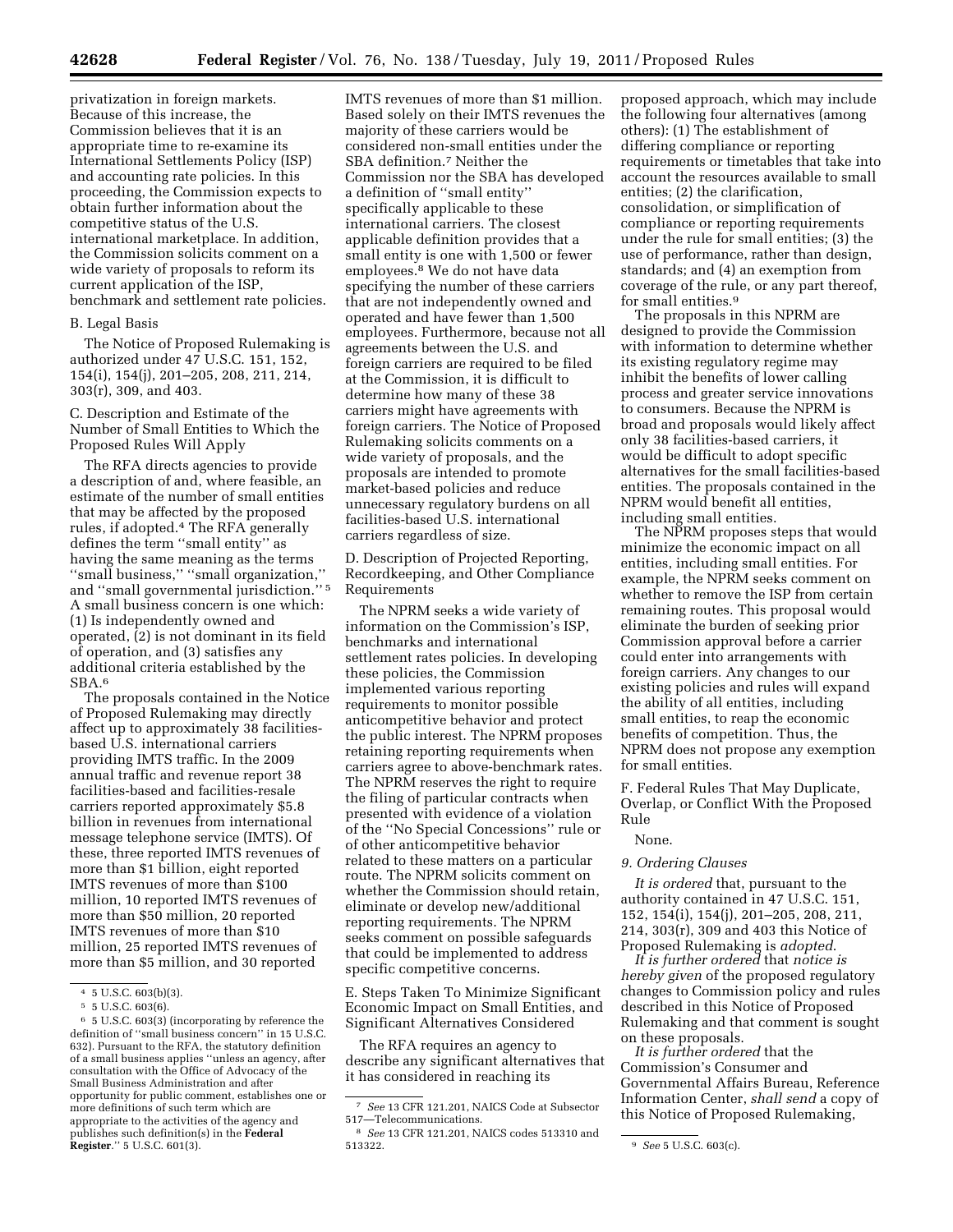including the Initial Regulatory Flexibility Analysis, to the Chief Counsel for Advocacy of Small Business Administration.

# **List of Subjects in 47 CFR Parts 0, 43 and 64**

Communications, Communications common carriers, Telecommunications, Telephone.

Federal Communications Commission.

# **Bulah P. Wheeler,**

*Deputy Manager.* 

For the reasons discussed in the preamble, the Federal Communications Commission proposes to amend 47 CFR Parts 0, 43 and 64 of the Commission rules as follows:

# **PART 0—COMMISSION ORGANIZATION**

1. The authority citation for part 0 continues to read as follows:

**Authority:** Secs. 5, 48 stat. 1068, as amended; 47 U.S.C. 155.

2. Section 0.453 is amended by revising paragraph (e)(6) to read as follows:

#### **§ 0.453 Public reference rooms.**

\* \* \* \* \*

(e) \* \* \* (6) Contracts and other arrangements filed under § 43.51(b)(3) of this chapter, except for those that are filed with a request for confidential treatment (see § 0.459) or are deemed confidential pursuant to sec. 412 of the Communications Act (see also  $§ 0.457(c)(3)$ .

\* \* \* \* \*

3. Section 0.457 is amended by revising paragraph  $(d)(1)(v)$  to read as follows:

### **§ 0.457 Records not routinely available for public inspection.**

- \* \* \* \* \*
- (d) \* \* \*
- $(1) * * * *$

(v) The rates, terms and conditions in any agreement between a U.S. carrier and a foreign carrier that govern the settlement of U.S. international traffic, including the method for allocating return traffic, except for any agreement with a foreign carrier presumed to have market power, and subject to the international settlements policy set forth in Part 64, Subpart J of this chapter.

\* \* \* \* \*

# **PART 43—REPORTS OF COMMUNICATION COMMON CARRIERS AND CERTAIN AFFILIATES**

4. The authority citation for part 43 continues to read as follows:

**Authority:** 47 U.S.C. 154; Telecommunications Act of 1996, Pub. L. 104–104, secs. 402(b)(2)(B), (c), 110 Stat. 56 (1996) as amended unless otherwise noted, 47 U.S.C. 211, 219, 220 as amended.

# **Alternative 1 for § 43.51**

5. Section 43.51 is amended by revising paragraphs (a)(1) introductory text, (a)(2), and (b)(3), adding paragraph (b)(4), revising paragraphs (d) through (f) and Note 3, and by removing Note 4 to read as follows:

#### **§ 43.51 Contracts and concessions.**

(a)(1) Any communication common carrier described in paragraph (b) of this section must file with the Commission, within thirty (30) days of execution, a copy of each contract, agreement, concession, license, authorization, operating agreement or other arrangement to which it is a party and amendments thereto (collectively hereinafter referred to as ''agreement'' for purposes of this rule) with respect to the following:  $\frac{1}{x}$ 

\* \* \* \* \*

(2) If the agreement is made other than in writing, a certified statement covering all details thereof must be filed by at least one of the parties to the agreement. Each other party to the agreement which is also subject to these provisions may, in lieu of also filing a copy of the agreement, file a certified statement referencing the filed document. The Commission may, at any time and upon reasonable request, require any communication common carrier not subject to the provisions of this section to submit the documents referenced in this section.

(b) \* \* \*

(3) A carrier, other than a provider of commercial mobile radio services, that is engaged in foreign communications, if the agreement is for an international route on the Commission's ''Exclusion List,'' and the agreement is with a foreign carrier that is presumed to have market power on the foreign end of the route, pursuant to Note 3 to this section. The Commission's ''Exclusion List'' identifies countries and facilities that are not covered by the grant of global section 214 authority under § 63.18(e)(1) of this chapter. This list is available at *http://www.fcc.gov/ib/pd/ exclusion*\_*list.pdf*; or

(4) A carrier, other than a provider of commercial mobile radio services, that is engaged in foreign communications and enters into an agreement with a foreign carrier, if the agreement provides for a settlement rate above the applicable benchmark rate, or any provision in the contract has the effect of bringing the settlement rate above the applicable benchmark rate. The Commission established applicable benchmark rates in International Settlement Rates, IB Docket No. 96–261, Report and Order, FCC 97–280, 12 FCC Rcd 19806, 19860 para. 111 (1997) (*Benchmarks Order*); Report and Order on Reconsideration and Order Lifting Stay, 14 FCC Rcd 9256 (1999) (*Benchmarks Reconsideration Order*); *aff'd sub nom. Cable & Wireless P.L.C.*  v. *FCC,* 166 F.3d 1224 (D.C. Cir. 1999). \* \* \* \* \*

(d) Agreements between a carrier and a foreign carrier that are not included in paragraph (b) of this section are not required to be filed with the Commission pursuant to paragraph (a) of this section, but each U.S. carrier subject to such an agreement shall maintain a copy of it, and upon request by the Commission, shall promptly forward individual agreements to the Commission.

(e) Other filing requirements for carriers providing service on a U.S. international route that is subject to the international settlements policy as set forth in § 64.1002 of this chapter:

(1) If a U.S. carrier files an agreement with a foreign carrier pursuant to paragraph (a) and (b)(3) of this section to begin providing switched voice service between the United States and the foreign point, the carrier must also file with the International Bureau a modification request under § 64.1001 of this chapter. The operating or other agreement cannot become effective until the modification request has been granted under paragraph § 64.1001(e) of this chapter.

(2) If a U.S. carrier files an amendment pursuant to paragraph (a) and (b)(3) of this section, to an existing operating or other agreement with a foreign carrier to provide switched voice service between the United States and a foreign point, and the amendment relates to the exchange of services, interchange or routing of traffic and matters concerning rates, accounting rates, division of tolls, the allocation of return traffic, or the basis of settlement of traffic balances, the carrier may need to file with the International Bureau a modification request under § 64.1001 of this chapter. The amendment to the operating or other agreement cannot become effective until the modification request has been granted under § 64.1001(e) of this chapter.

(f) *Confidential treatment*. (1) Agreements filed with the Commission pursuant to the requirements of paragraphs (a) and (b)(3) of this section shall be considered as routinely available for public inspection under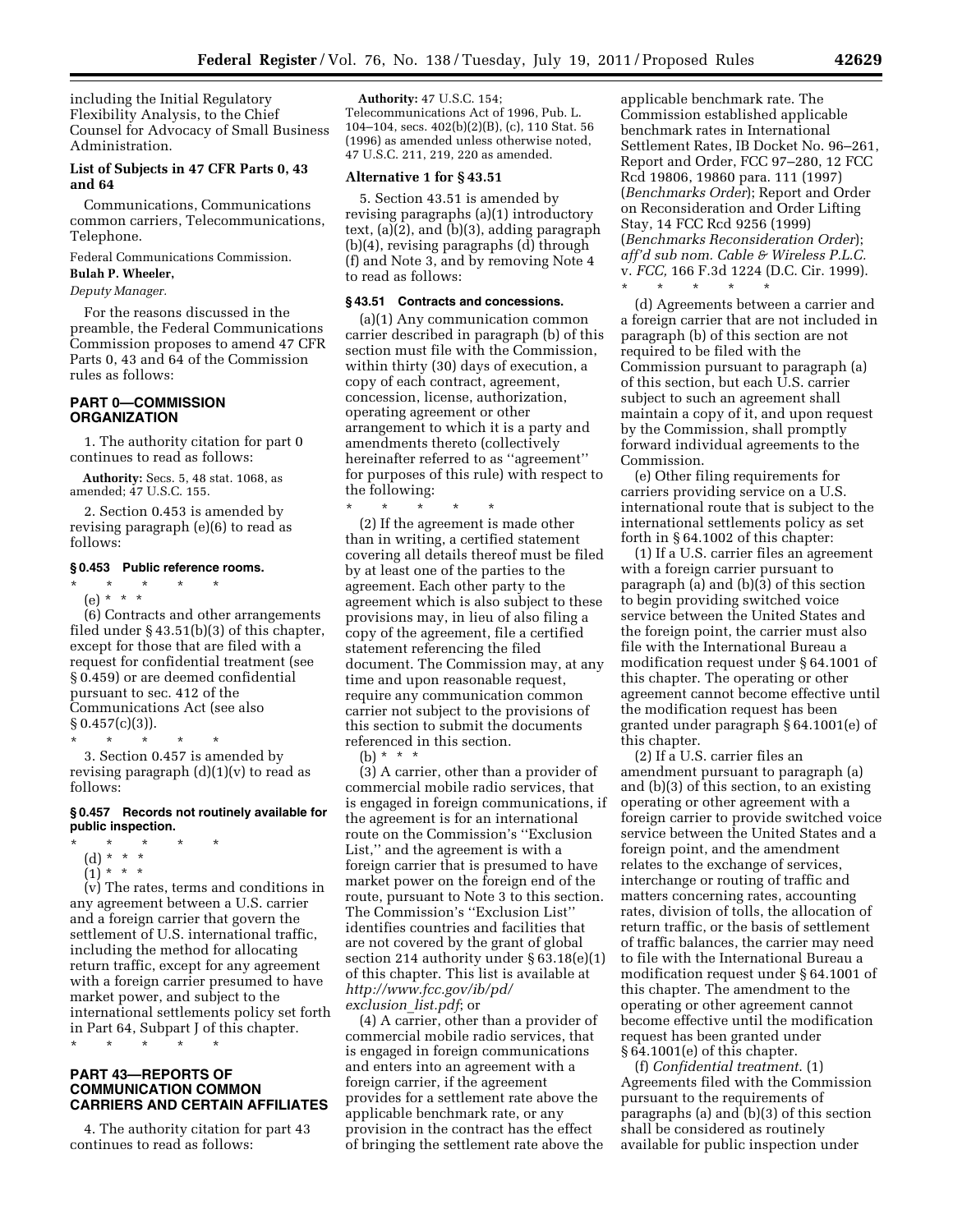§ 0.453(e)(6) of this chapter. Carriers may request confidential treatment under §§ 0.457 and 0.459 of this chapter for the rates, terms and conditions that govern the settlement of U.S. international traffic.

(2) Carriers requesting confidential treatment of agreements filed pursuant to paragraphs (a) and (b)(3) of this section must include the information specified in §64.1001(c) of this chapter. Such filings shall be made with the Commission, with a copy to the Chief, International Bureau. The transmittal letter accompanying the confidential filing shall clearly identify the filing as responsive to § 43.51(f).

(3) Agreements filed with the Commission pursuant to the requirements of paragraphs (a) and (b)(4) of this section shall be considered as not routinely available for public inspection pursuant to  $\S 0.457(d)(1)(v)$ (Any request that these materials be made available for public inspection must be under the provisions of § 0.461 of this chapter).

\* \* \* \* \*

**Note 3 to § 43.51:** Carriers shall rely on the Commission's list of foreign carriers that do not qualify for the presumption that they lack market power in particular foreign points for purposes of determining which of their foreign carrier contracts are subject to the contract filing requirements set forth in paragraphs (a) and (b)(3) of this section. The Commission's list of foreign carriers that do not qualify for the presumption that they lack market power in particular foreign points is available from the International Bureau's World Wide Web site at *http://www.fcc.gov/ ib*. The Commission will include on the list of foreign carriers that do not qualify for the presumption that they lack market power in particular foreign points any foreign carrier that has 50 percent or more market share in the international transport or local access markets of a foreign point. A party that seeks to remove such a carrier from the Commission's list bears the burden of submitting information to the Commission sufficient to demonstrate that the foreign carrier lacks 50 percent market share in the international transport and local access markets on the foreign end of the route or that it nevertheless lacks sufficient market power on the foreign end of the route to affect competition adversely in the U.S. market. A party that seeks to add a carrier to the Commission's list bears the burden of submitting information to the Commission sufficient to demonstrate that the foreign carrier has 50 percent or more market share in the international transport or local access markets on the foreign end of the route or that it nevertheless has sufficient market power to affect competition adversely in the U.S. market.

## **Alternative 2 for § 43.51**

6. Section 43.51 is amended by revising paragraphs (a)(1) introductory

text,  $(a)(2)$ ,  $(b)(3)$ ,  $(d)$  through  $(f)$  and Note 3, and by removing Note 4 to read as follows:

## **§ 43.51 Contracts and concessions.**

(a)(1) Any communication common carrier described in paragraph (b) of this section must file with the Commission, within thirty (30) days of execution, a copy of each contract, agreement, concession, license, authorization, operating agreement or other arrangement to which it is a party and amendments thereto (collectively hereinafter referred to as ''agreement'' for purposes of this rule) with respect to the following:

\* \* \* \* \*

(2) If the agreement is made other than in writing, a certified statement covering all details thereof must be filed by at least one of the parties to the agreement. Each other party to the agreement which is also subject to these provisions may, in lieu of also filing a copy of the agreement, file a certified statement referencing the filed document. The Commission may, at any time and upon reasonable request, require any communication common carrier not subject to the provisions of this section to submit the documents referenced in this section.

(b)  $* * * *$ 

(3) A carrier, other than a provider of commercial mobile radio services, that is engaged in foreign communications, if the agreement is for an international route on the Commission's ''Exclusion List,'' and the agreement is with a foreign carrier that is presumed to have market power on the foreign end of the route, pursuant to Note 3 to this section. The Commission's ''Exclusion List'' identifies countries and facilities that are not covered by the grant of global section 214 authority under section 63.18(e)(1) of the Commission's rules. This list is available at *http:// www.fcc.gov/ib/pd/exclusion*\_*list.pdf*. \* \* \* \* \*

(d) A carrier, other than a provider of commercial mobile radio services, that is engaged in foreign communications, and enters into an agreement with a foreign carrier, must notify the International Bureau of any agreement within 30 days of the execution of the agreement, if the agreement provides for a settlement rate above the applicable benchmark rate, or any provision in the contract has the effect of bringing the settlement rate above the applicable benchmark rate. The Commission has the authority to require the U.S. carrier providing service on U.S. international routes to file a copy of each agreement to which it is a party. The Commission

established applicable benchmark rates in *International Settlement Rates*, IB Docket No. 96–261, Report and Order, FCC 97–280, 12 FCC Rcd 19806, 19860 para. 111 (1997) (*Benchmarks Order*); Report and Order on Reconsideration and Order Lifting Stay, 14 FCC Rcd 9256 (1999) (*Benchmarks Reconsideration Order*); *aff'd sub nom. Cable & Wireless P.L.C.* v. *FCC,* 166 F.3d 1224 (D.C. Cir. 1999).

(e) Other filing requirements for carriers providing service on U.S. international routes that are subject to the international settlements policy as set forth in § 64.1002 of this chapter:

(1) For routes subject to the international settlements policy set forth in § 64.1002 of this chapter, if a U.S. carrier files an operating or other agreement with a foreign carrier pursuant to paragraph (a) of this section to begin providing switched voice, telex, telegraph, or packet-switched service between the United States and a foreign point, the carrier must also file with the International Bureau a modification request under § 64.1001 of this chapter. The operating or other agreement cannot become effective until the modification request has been granted under paragraph § 64.1001(e) of this chapter.

(2) For routes subject to the international settlements policy, if a carrier files an amendment, pursuant to paragraph (a) of this section, to an existing operating or other agreement with a foreign carrier to provide switched voice, telex, telegraph, or packet-switched service between the United States and a foreign point, and the amendment relates to the exchange of services, interchange or routing of traffic and matters concerning rates, accounting rates, division of tolls, the allocation of return traffic, or the basis of settlement of traffic balances, the carrier must also file with the International Bureau a modification request under § 64.1001 of this chapter. The amendment to the operating or other agreement cannot become effective until the modification request has been granted under § 64.1001(e) of this chapter.

(f) *Confidential treatment.* (1) Agreements filed with the Commission pursuant to the requirements of paragraphs (a) and (b)(3) of this section shall be considered as routinely available for public inspection under § 0.453(e)(6) of this chapter. Carriers may request confidential treatment under § 0.457 of this chapter for the rates, terms and conditions that govern the settlement of U.S. international traffic.

(2) Carriers requesting confidential treatment under this paragraph must